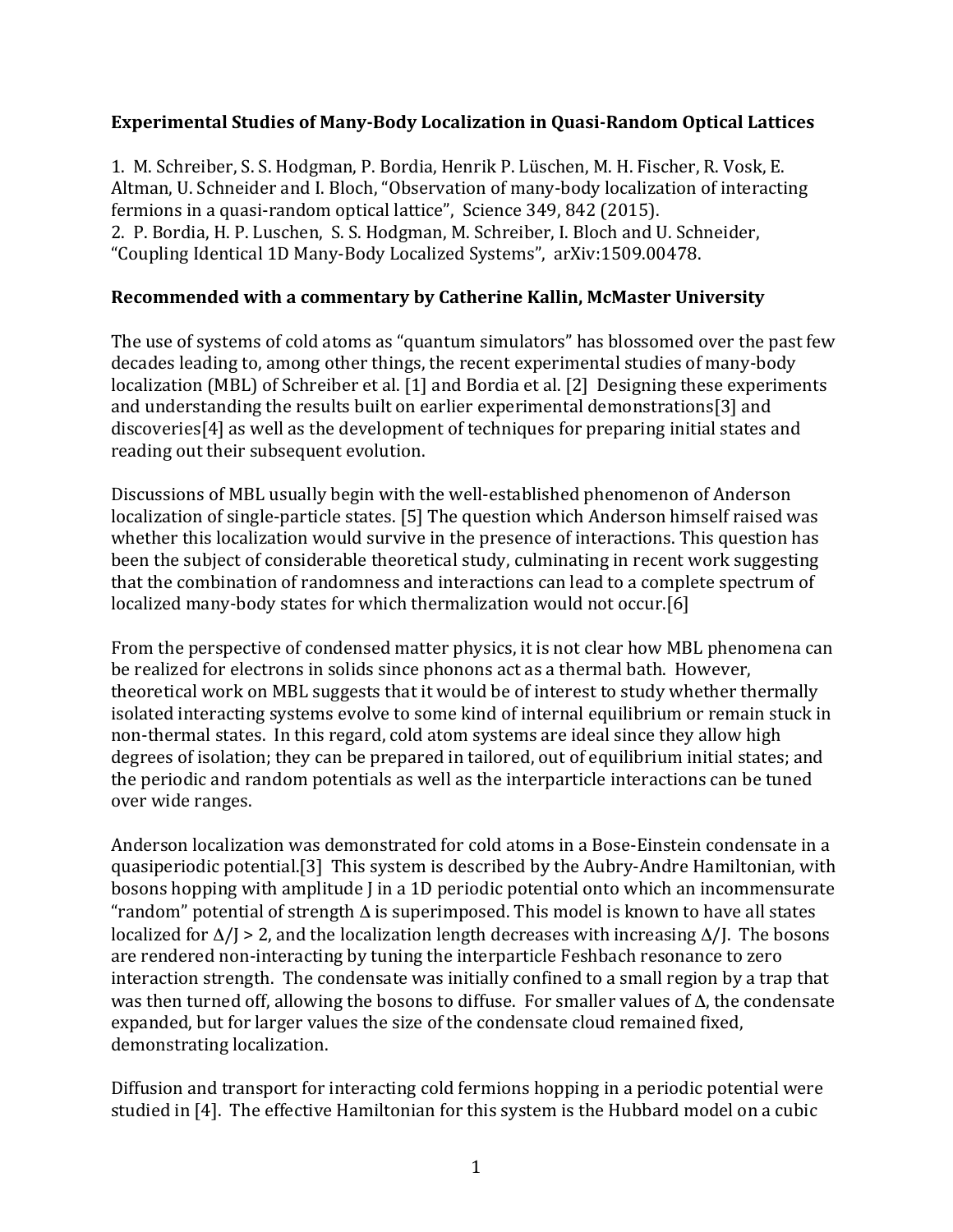lattice, where the interaction parameter, U, could be positive, negative or zero. The atoms are initially confined to a cloud about  $15\mu$  in diameter and then the confinement in the horizontal plane is removed, allowing the cloud to expand freely in two dimensions. For U=0, the expansion is ballistic and the cloud evolves into a square shape, mirroring the square symmetry of the hopping Hamiltonian. For non-zero interactions, the density profile changes drastically, with the pattern at the edges remaining square, but with a circular component at the center where the interactions are most effective. The interpretation is that the circular component is composed of particles moving diffusively, due to interactions, while the motion is ballistic at the edges of the square. A remarkable and unanticipated feature of these observations is that the time evolution of the cloud depends only on |U| and not on the sign of the interaction. The explanation for this was found in a symmetry of the Hubbard model on a bi-partite lattice, where the dynamics are unchanged for  $U \rightarrow -U$ .

In principle, one could study MBL the same way that Anderson localization was studied in Ref. [3], but Ref. [4] showed that free expansion with interactions is complicated by the edges and center behaving differently. Schreiber et al. [1] designed an experiment in which the observable quantity is an internal degree of freedom of a confined system. They developed a method for loading fermionic atoms (using the two lowest hyperfine states of a degenerate Fermi gas of  $40K$  atoms) into every second well of a deep periodic potential. Each well (or lattice site) has either  $0, 1$  or 2 fermions. They then turn on the quasi-random potential of strength,  $\Delta$ , while lowering the periodic potential to allow hopping with frequency, J, and tune the Hubbard interaction U via a Feshbach resonance.

As in Ref. [3], the system is described by a 1D Aubrey-Andre model, but for spin  $\frac{1}{2}$  fermions with interactions. They monitor the time evolution of the alternating density by measuring the imbalance in occupation of even and odd sites,  $I = (N_e - N_o)/(N_e + N_o)$ . Results are shown only for times up to  $35\tau$ , where  $\tau = \hbar / J$  is the tunnelling time, but this is sufficient to see clear effects of disorder and interactions. The experimental system consists of multiple 1D chains or tubes of about 200 sites, each described by the same Hamiltonian (although the trap potential varies from the center tubes to the edge tubes) and the potential wells are sufficiently deep in the orthogonal direction that these tubes are taken to be noninteracting. The measured imbalance is an average over all the 1D tubes.

The initial out-of-equilibrium state is prepared with an imbalance close to  $1$  (>0.9) and then allowed to relax. After a few tunnelling times, the imbalance approaches a stationary value that is zero for zero disorder, but for stronger disorder is non-zero and increasing with disorder. For example, at  $\Delta$ /J=8, the stationary imbalance is ~0.6, both for U=0 and U=10J, in striking contrast to the  $\Delta=0$  result. For non-interacting fermions the measured stationary imbalance is a monotonically increasing function of the disorder,  $\Delta$ /J that agrees with numerical results for the Aubrey-Andre model for a finite chain in a trap. (The trap significantly broadens the transition at  $\Delta=2$ ].)

As a function of interaction strength,  $U/I$ , the stationary imbalance has a "W" shape. As discussed above, the dynamics (and consequently the imbalance) are symmetric around  $U/I=0$ , and the effect of weak interactions is to slightly reduce the long-time imbalance, i.e.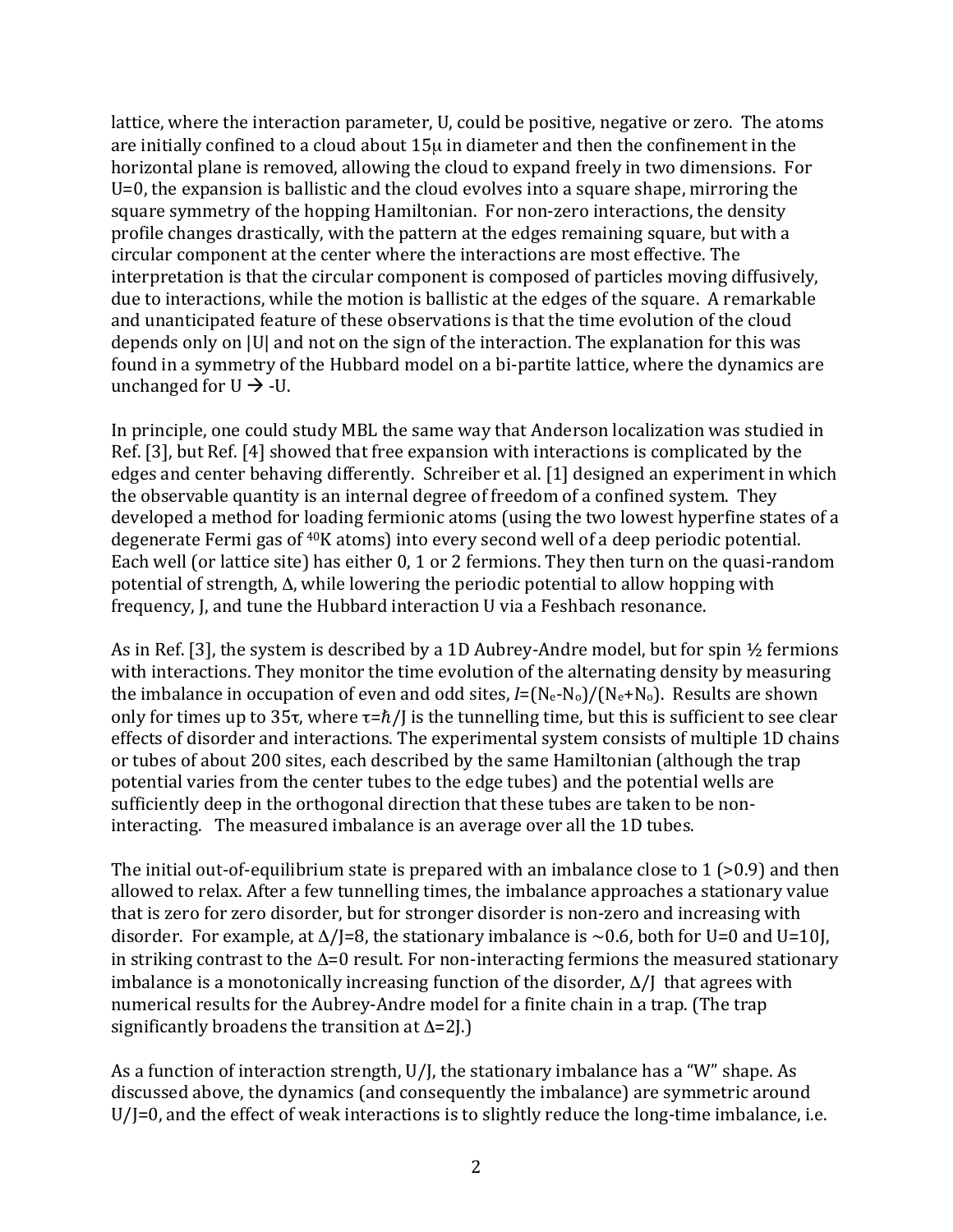to reduce the degree of localization, relative to the non-interacting case. However, for  $|U| >$ 5], the long-time imbalance increases with interaction, and at large  $|U|$  the system is as or more localized (larger stationary imbalance) than in the non-interacting case, where the large |U| imbalance depends on the fraction of doubly occupied sites in the initial CDW state. The same W shape and dependence on double occupation is seen in model DMRG calculations. All these observations are consistent with MBL for the disordered, interacting case.

Bordia et al.[2] extended this work by studying the effect of coupling the 1D chains. They varied the interchain hopping, J'', by varying the well depth in the orthogonal direction. The system corresponds to  $\sim$ 120 1D chains of  $\sim$ 200 lattice sites, with each chain described by approximately the same Aubrey-Andre model, with interactions. In particular, each chain has the same disorder potential but, due to the trap, the density varies from the center chains to those near the edge. The disorder strength is set at  $\Delta = 5$  to be well within the localized regime observed in Schreiber et al., while J'' and U are varied. Comparing the time evolution of the imbalance for the 1D  $\left(\frac{1}{5}\right)^3$ ] and the  $\left(\frac{1}{5}\right)^2$  systems, very different behavior is seen for the non-interacting (Anderson localization) and interacting (MBL) cases. For U=0, the dynamics is almost the same in the 1D and 2D cases, both displaying the same plateau observed in Ref. [1] for times between about  $2\tau$  and  $40\tau$ . However, the interacting 2D case shows fast decay with no plateau. Note this is not a general random 2D system since the disorder is the same in each chain. Rather it is an array of identical disordered chains where particles can hop freely between chains. The difference between the non-interacting and interacting systems is striking and Bordia et al. interpret the interacting case as the chains collectively acting as thermal baths for each other.

Bordia et al. find an imbalance lifetime for the non-interacting case of about  $10^4\tau$ , independent of  $J''$ , which is attributed to photon scattering and noise in the optical fields. With interactions, the  $\mathbf{I}''$  dependence of the imbalance lifetime is linear on a log-log plot and does not saturate even at the smallest  $\frac{1}{2}$  /  $\frac{10^{-3}}{2}$ , being still limited by the residual interchain couplings.

In summary, for "decoupled" 1D chains, the experiments find a striking difference in the  $d$ ynamics between  $\Delta=0$ , where the initial out-of-equilibrium CDW state quickly thermalizes within only a few  $\tau$  and large  $\Delta$ , where the system only thermalizes on a very long timescale that appears to be determined by the small residual interaction between the 1D chains. The dynamics in the latter case of stronger disorder, depend on the strength of interaction, and agree well with numerical results for times less than  $\sim 40\tau$ . Furthermore, Bordia et al. found the interacting localized phase to be very sensitive to any hopping between the 1D chains, in sharp contrast to the case of (non-interacting) Anderson localization. These experiments suggest that if one could further isolate the 1D chains from each other, the stationary imbalance in the localized phase could be observed over noticeably longer times than  $40\tau$ . Studying the general 2D disordered case would also be of great interest.

3. G. Roati et al., "Anderson localization of a non-interacting Bose-Einstein condensate", Nature 453, 895 (2008).